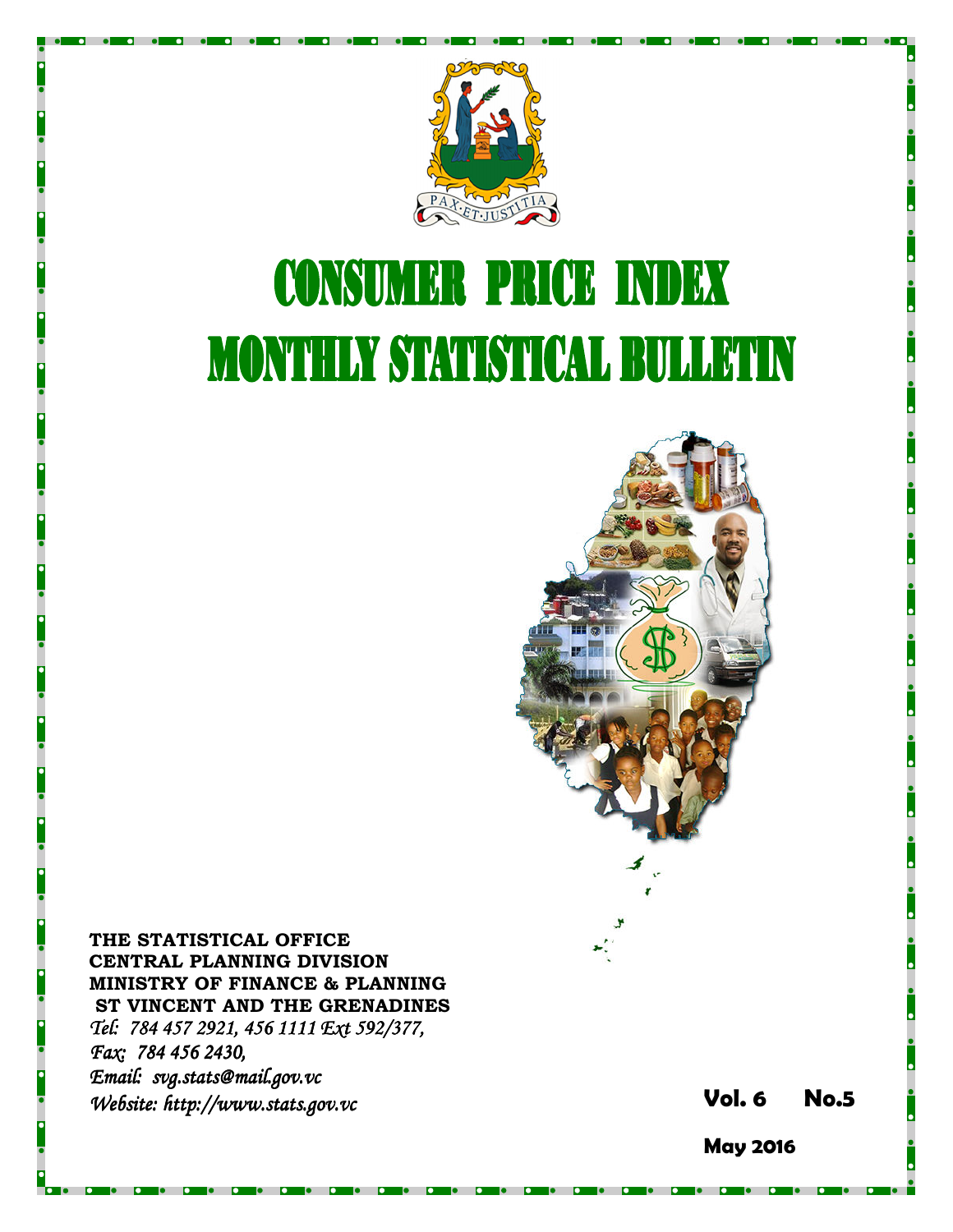## TABLE OF CONTENTS

## Page No.

|                | Analysis $-$                                                              | 1              |
|----------------|---------------------------------------------------------------------------|----------------|
|                |                                                                           |                |
| Table No.      |                                                                           |                |
| $\mathbf{1}$   | Average Retail Price of Selected Items                                    | 3              |
| $\overline{2}$ | Average Retail Price of Selected Items MAY 2016 compared<br>With MAY 2015 | $\overline{4}$ |
| 3              | The Consumer Price Index by main groups                                   | 8              |
| $\overline{4}$ | The Consumer Price Index contribution to change by Groups                 | 10             |
| 5              | Monthly Items by Group                                                    | 11             |
|                | Chart No.                                                                 |                |
|                | 1 COICOP Percentage Change for the Month of MAY 2016                      | 9              |

\* \* \*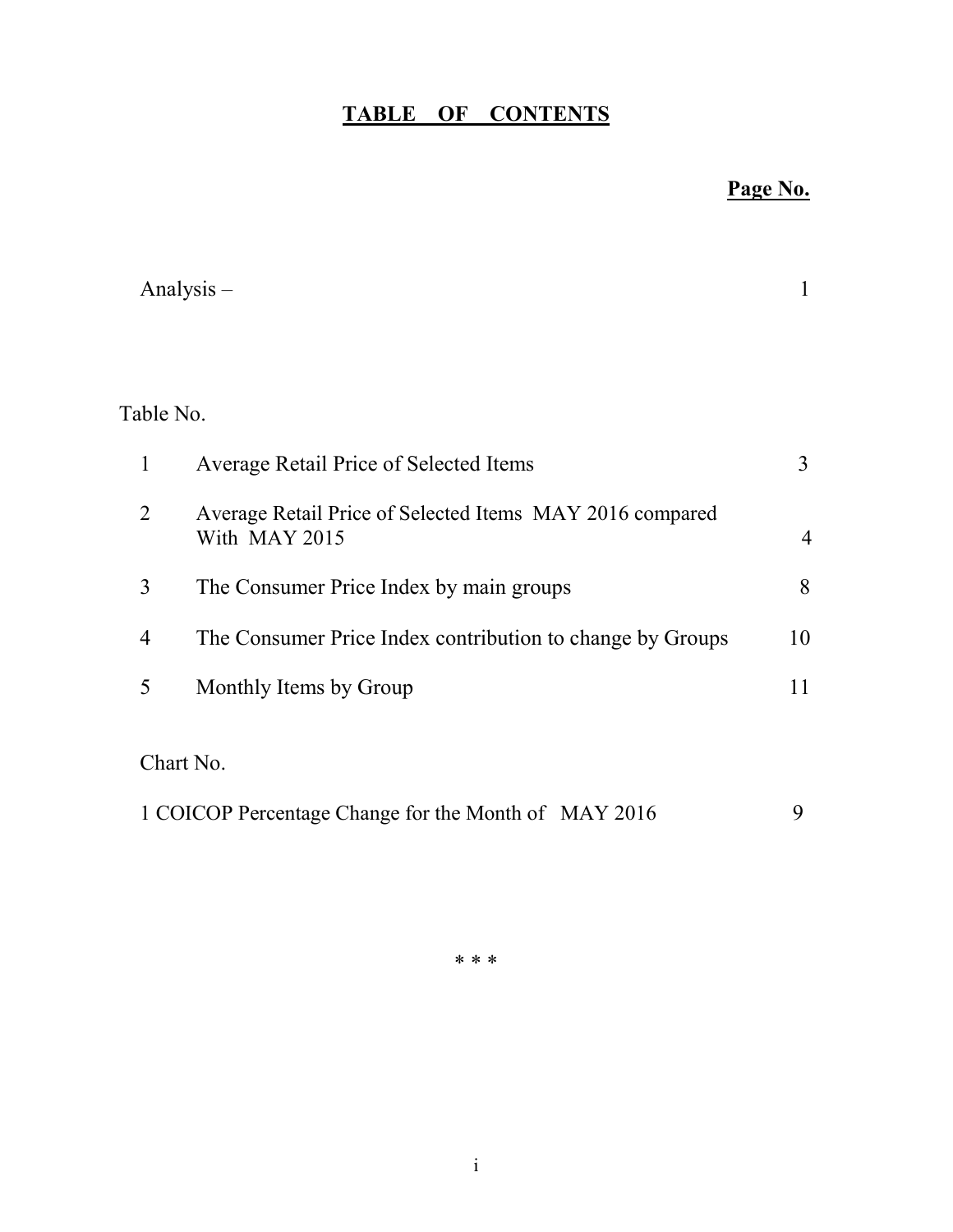### MAY 2016

The consumer price index recorded an increase of 0.8 percent for the month of May. The "All Items" index was registered at 105.3 for the month of May 2016, in contrast to 104.5 registered for April 2016. The "point to point" inflation rate was recorded as negative 0.1 percent.

Six (6) groups recorded increases during the month: "Transport" (3.7 percent), "Food and Non-Alcoholic Beverages" (1.5 percent) "Clothing and Footwear" (0.3 percent), "Alcoholic Beverages, Tobacco & Narcotics" (0.3 percent), "Furnishings, Household Equipment and Household Maintenance" (0.3 percent ) and "Miscellaneous Goods and Services", (0.1 percent). The group "Recreation and Culture" (0.3 percent) was the sole group to record a decrease for the month. Five (5) groups remained unchanged during the month, namely, "Housing, Water, Electricity, Gas and other Fuels", "Health", "Communication", "Education" and "Restaurants & Hotels".

The 3.7 percent increase in the group index for "Transport" was attributed to increases in a number of items such as passenger airfare from St.Vincent and the Grenadines to New York (36.8 percent), Trinidad and Tobago (29.1 percent), driver's license (33.3 percent), different categories in motor vehicle licenses namely; motor omnibus less than 2 tons (25.8 percent), cars not exceeding 3000lbs (25.5 percent), goods vehicles less than 2 tons (24.2 percent) and new car tyre (11.1 percent)

Similarly, the index for the group "Food and Non Alcoholic Beverages" grew by 1.5 percent due to higher prices for several food items, namely, packaged lentils peas (26.5 percent), vegetable oil (14.2 percent), packaged rice (12.6 percent), brown sugar (11.9 percent), cooking margarine (11.8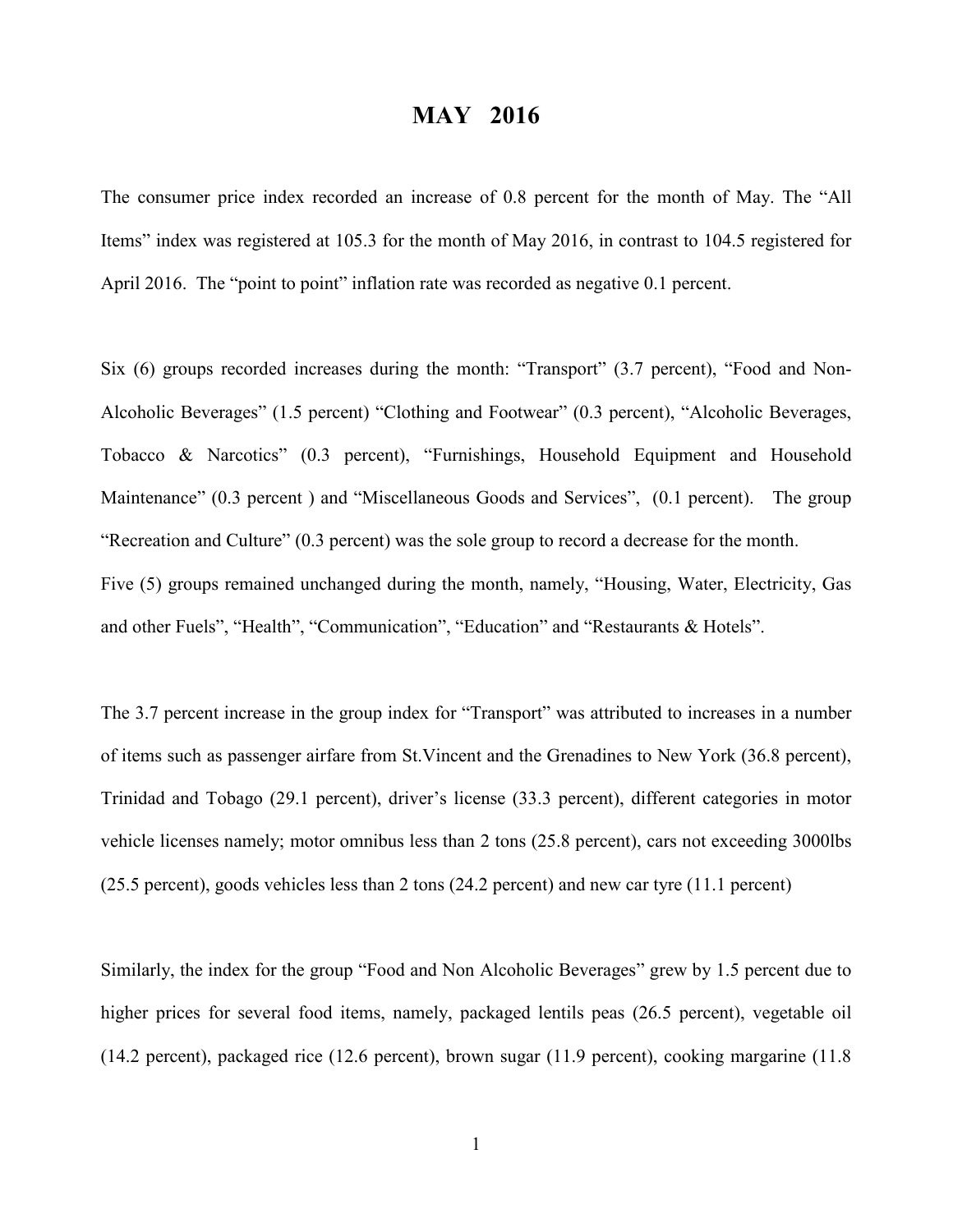percent), wax apple (10.3 percent), baking powder (9.5 percent), salt (8.2 percent), loose rice (6.2 percent), dried pigeon peas (5.7 percent) and eggs (2.8 percent).

The increase in the "Alcoholic Beverages, Tobacco and Narcotics" group index (0.3 percent) resulted from a 60.6 percent increase in the price of sparkling wine.

The index for the group "Clothing and Footwear" recorded a 0.3 percent increase due to an increase in the cost of women's stockings (38.6 percent), whereas, the "Furnishings, Household Equipment and Household Maintenance" group index increased by 0.3 percent as a result of a 10.0 percent increase in the price of a mattress.

Similarly, the index for the group "Miscellaneous Goods & Services" increased by 0.1 percent due to an increase in the cost of a mouthwash.

Meanwhile, the "Recreation & Culture" group index recorded a decrease of 0.3 percent as a result of a 5.8 percent decline in the cost of a pencil.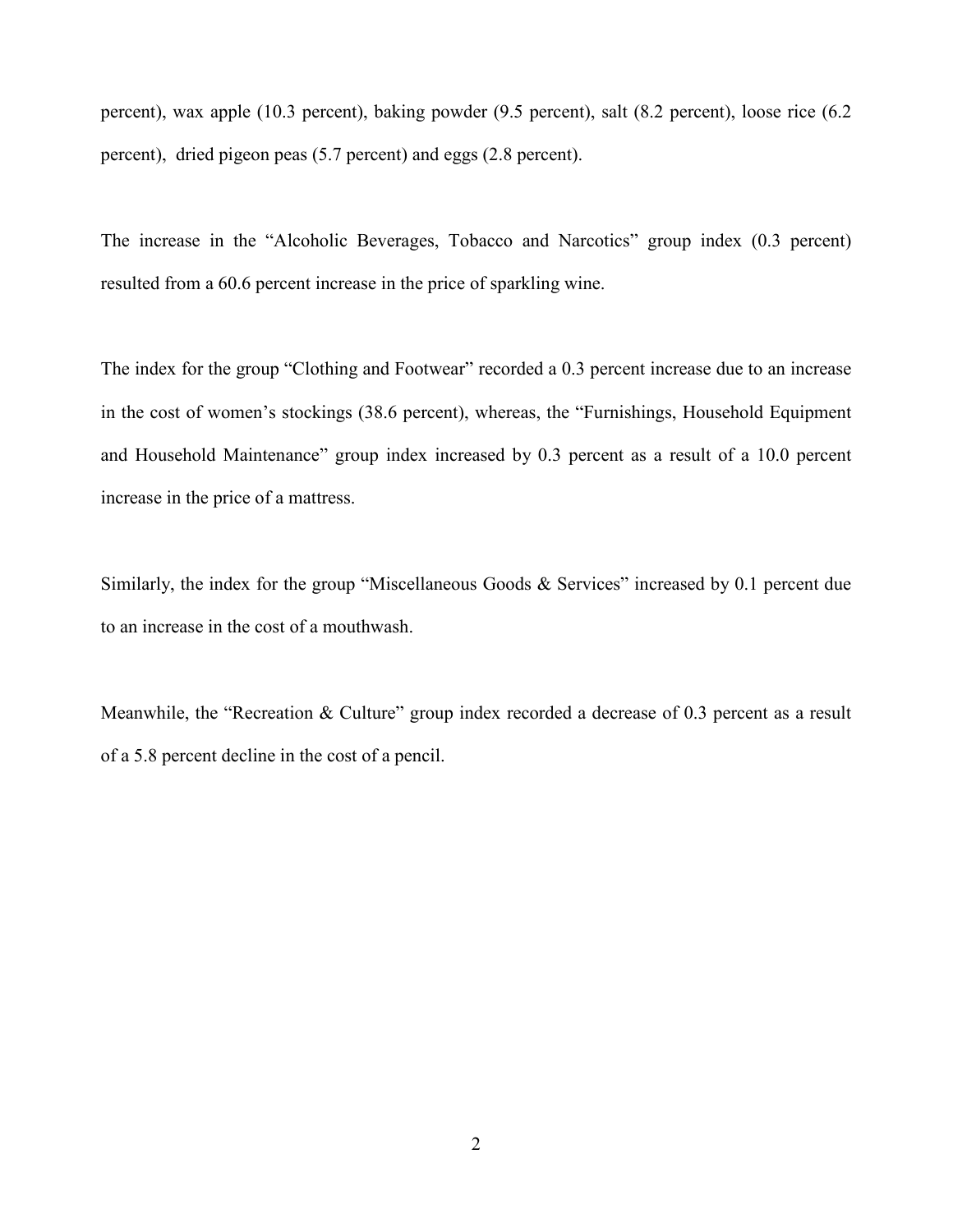#### TABLE 1 AVERAGE RETAIL PRICE OF SELECTED ITEMS

|                                        | <b>UNIT</b>     | <b>AVERAGE PRICE</b> |              | <b>CHANGE</b> | <b>PERCENTAGE</b> |  |
|----------------------------------------|-----------------|----------------------|--------------|---------------|-------------------|--|
| <b>ITEMS</b>                           | OF              | <b>ECS</b>           |              | IN            | <b>CHANGE</b>     |  |
|                                        | <b>QUANTITY</b> | <b>MAY</b>           | <b>APRIL</b> | <b>PRICE</b>  | IN                |  |
|                                        |                 | 2016                 | 2016         |               | <b>PRICE</b>      |  |
| <b>INCREASED</b>                       |                 |                      |              |               |                   |  |
| Rice - Loose                           | Lb              | 1.89                 | 1.78         | 0.11          | 6.18              |  |
| Rice - Packaged                        | 2Kg             | 10.29                | 9.14         | 1.15          | 12.58             |  |
| Bread - small loaf (Whole wheat)       | 4 Pk            | 2.86                 | 2.73         | 0.13          | 4.76              |  |
| Eggs                                   | Doz             | 9.04                 | 8.79         | 0.25          | 2.84              |  |
| Cooking Margarine                      | 445g Tub        | 8.78                 | 7.85         | 0.93          | 11.85             |  |
| Vegetable Oil                          | Litre           | 12.25                | 10.73        | 1.52          | 14.17             |  |
| Wax apple                              | Lb              | 1.82                 | 1.65         | 0.17          | 10.30             |  |
| <b>Instant Coffee</b>                  | 113g Bot        | 19.79                | 18.22        | 1.57          | 8.62              |  |
| Lentils Packaged                       | 400g Pk         | 4.06                 | 3.21         | 0.85          | 26.48             |  |
| Dried Pigeons Peas (loose)             | Lb              | 5.19                 | 4.91         | 0.28          | 5.70              |  |
| Plums                                  | Lb              | 1.42                 | 1.19         | 0.23          | 19.33             |  |
| <b>Baking Powder</b>                   | 227g Pkt        | 2.54                 | 2.32         | 0.22          | 9.48              |  |
| Sugar - Brown (loose)                  | Lb              | 1.51                 | 1.35         | 0.16          | 11.85             |  |
| Salt - (loose)                         | Lb              | 0.92                 | 0.85         | 0.07          | 8.24              |  |
| Sparkling Wine                         | 750ml           | 17.95                | 12.95        | 5.00          | 38.61             |  |
| Women's stocking                       | Each            | 7.95                 | 4.95         | 3.00          | 60.61             |  |
| Mattress - (Size Double)               | Each            | 495.00               | 450.00       | 45.00         | 10.00             |  |
| Vehicle License                        |                 |                      |              |               |                   |  |
| Car over 2000 lbs & less than 3000 lbs | Year            | 590.00               | 470.00       | 120.00        | 25.53             |  |
| Goods Vehicles (T), Less than 2 tons   | Year            | 1000.00              | 805.00       | 195.00        | 24.22             |  |
| Motor Omnibuses (H), Less than 2 tons  | Year            | 540.00               | 430.00       | 110.00        | 25.58             |  |
| Driver's License                       | Year            | 100.00               | 75.00        | 25.00         | 33.33             |  |
| New Car tyres (185/70/13)              | Each            | 150.00               | 135.00       | 15.00         | 11.11             |  |
| Antiseptic Mouthwash                   | 500ml Bot       | 20.82                | 20.51        | 0.31          | 1.51              |  |
| Passenger Airfare St. Vincent to:      |                 |                      |              |               |                   |  |
| Trinidad & Tobago                      | One way         | 489.92               | 379.35       | 110.57        | 29.15             |  |
| New York                               | One month       | 2,892.50             | 2,113.90     | 778.60        | 36.83             |  |
| <b>DECREASED</b>                       |                 |                      |              |               |                   |  |
| Lead Pencils HB                        | Each            | 0.82                 | 0.87         | $-0.05$       | $-5.75$           |  |
| Corned Beef                            | 340g Tin        | 7.09                 | 7.17         | $-0.08$       | $-1.12$           |  |
| Carrots<br>Lb                          |                 | 3.77                 | 4.01         | $-0.24$       | $-5.99$           |  |
| Cucumber                               | Lb              | 3.37                 | 3.82         | $-0.45$       | $-11.78$          |  |
| <b>Sweet Peppers</b>                   | ${\rm Lb}$      | 6.47                 | 7.33         | $-0.86$       | $-11.73$          |  |
| Galvanize pipes 1/2"                   | 1 length        | 61.30                | 65.42        | $-4.12$       | $-6.30$           |  |
| Apple Juice                            | Litre           | 6.24                 | 6.66         | $-0.42$       | $-6.31$           |  |
| Turkey necks                           | Lb              | 2.34                 | 2.67         | $-0.33$       | $-12.36$          |  |
|                                        |                 |                      |              |               |                   |  |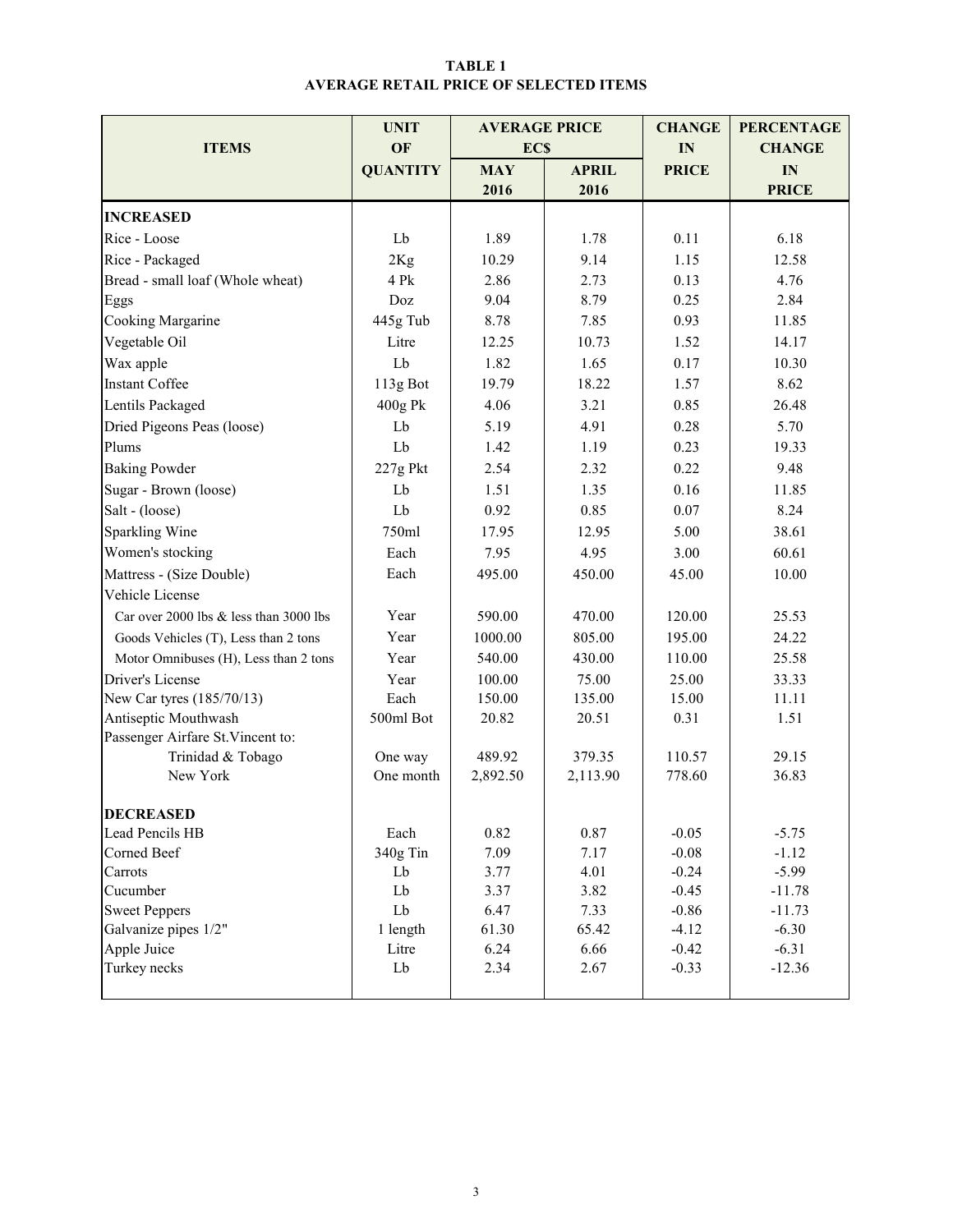#### TABLE 2 AVERAGE RETAIL PRICE OF SELECTED ITEMS MAY 2016 COMPARED WITH MAY 2015

|                                       | <b>UNIT</b>     |            | <b>AVERAGE</b> | <b>CHANGE</b> | <b>PERCENTAGE</b> |  |
|---------------------------------------|-----------------|------------|----------------|---------------|-------------------|--|
| <b>ITEMS</b>                          | OF              | <b>ECS</b> |                | IN            | <b>CHANGE</b>     |  |
|                                       | <b>QUANTITY</b> | <b>MAY</b> | <b>MAY</b>     | <b>PRICE</b>  | IN                |  |
|                                       |                 | 2016       | 2015           |               | <b>PRICE</b>      |  |
|                                       |                 |            |                |               |                   |  |
| FOOD AND NON-ALCOHOLIC                |                 |            |                |               |                   |  |
| <b>BEVERAGES</b>                      |                 |            |                |               |                   |  |
| Beef - Fresh                          | Lb.             | 8.00       | 8.00           | 0.00          | 0.00              |  |
| Chicken - Whole                       | Lb.             | 6.35       | 6.25           | 0.10          | 1.60              |  |
| Chicken - Leg Quarters                | Lb.             | 2.64       | 2.65           | $-0.01$       | $-0.38$           |  |
| Chicken - Backs                       | Lb.             | 1.61       | 1.63           | $-0.02$       | $-1.23$           |  |
| Chicken - Wings                       | Lb.             | 4.65       | 4.69           | $-0.04$       | $-0.85$           |  |
| Turkey Wings                          | Lb.             | 2.97       | 3.52           | $-0.55$       | $-15.63$          |  |
| Fish - Fresh (Deep Sea)               | Lb.             | 9.00       | 9.00           | 0.00          | 0.00              |  |
| Fish - Fresh (Jacks)                  | Lb.             | 4.00       | 4.00           | 0.00          | 0.00              |  |
| Fish - Fresh (Robins)                 | Lb.             | 4.00       | 4.00           | 0.00          | 0.00              |  |
| Chicken Franks                        | 340 g Pk        | 5.24       | 5.34           | $-0.10$       | $-1.87$           |  |
| Luncheon Meat (pork)                  | 340 g           | 7.75       | 7.60           | 0.15          | 1.97              |  |
| Codfish                               | Lb.             | 13.76      | 14.84          | $-1.08$       | $-7.28$           |  |
| Cornflakes                            | 12 oz           | 13.16      | 12.73          | 0.43          | 3.38              |  |
| Pasta - Elbows                        | 340 g           | 4.64       | 4.14           | 0.50          | 12.08             |  |
| Milk - Evaporated                     | 410g Tin        | 3.14       | 3.37           | $-0.23$       | $-6.82$           |  |
| Milk - Condensed                      | 397g Tin        | 3.40       | 3.54           | $-0.14$       | $-3.95$           |  |
| Bread-Small Loaf, white               | 5 Pk            | 2.02       | 1.99           | 0.03          | 1.51              |  |
| Bread - Large Sliced Pan Loaf (white) | Each            | 4.25       | 4.25           | 0.00          | 0.00              |  |
| Eggs                                  | Doz             | 9.04       | 8.64           | 0.40          | 4.63              |  |
| Orange Juice                          | 19 oz Tin       | 8.55       | 7.85           | 0.70          | 8.92              |  |
| Sugar - Brown (loose)                 | Lb.             | 1.51       | 1.42           | 0.09          | 6.34              |  |
| Sugar - White (loose)                 | Lb.             | 1.72       | 1.73           | $-0.01$       | $-0.58$           |  |
| Flour - Loose                         | Lb.             | 1.40       | 1.40           | 0.00          | 0.00              |  |
| Flour - Packaged (white)              | $2$ kg          | 6.75       | 6.75           | 0.00          | 0.00              |  |
| Flour - Packaged (wholewheat)         | 2 kg            | 7.38       | 7.39           | $-0.01$       | $-0.14$           |  |
| Rice - Loose                          | Lb.             | 1.89       | 1.78           | 0.11          | 6.18              |  |
| Rice - Packaged                       | 2Kg             | 10.29      | 9.20           | 1.09          | 11.85             |  |
| <b>Bananas</b>                        | Lb.             | 1.34       | 1.32           | 0.02          | 1.52              |  |
| <b>Breadfruit</b>                     | Lb.             | 2.62       | 2.66           | $-0.04$       | $-1.50$           |  |
| Eddoes                                | Lb.             | 2.87       | 2.24           | 0.63          | 28.13             |  |
| Dasheens                              | Lb.             | 1.82       | 1.77           | 0.05          | 2.82              |  |
| <b>Sweet Potatoes</b><br>Lb.          |                 | 2.17       | 2.10           | 0.07          | 3.33              |  |
| Each<br>Oranges                       |                 | $0.80\,$   | 0.82           | $-0.02$       | $-2.44$           |  |
| Tomatoes<br>Lb.                       |                 | 4.55       | 3.41           | 1.14          | 33.43             |  |
| Cooking Margarine                     | 445g Tub        | 8.78       | 7.83           | 0.95          | 12.13             |  |
| Vegetable Oil                         | Litre           | 12.25      | 10.61          | 1.64          | 15.46             |  |
| Powdered Chocolate                    | 300g Pk         | 10.66      | 10.60          | 0.06          | 0.57              |  |
| Hairoun Fruit Cocktail (not cold)     | 280 ml Bottle   | 2.31       | 2.26           | 0.05          | 2.21              |  |
| Vitamalt                              | 310 ml Bottle   | 5.65       | 5.60           | 0.05          | 0.89              |  |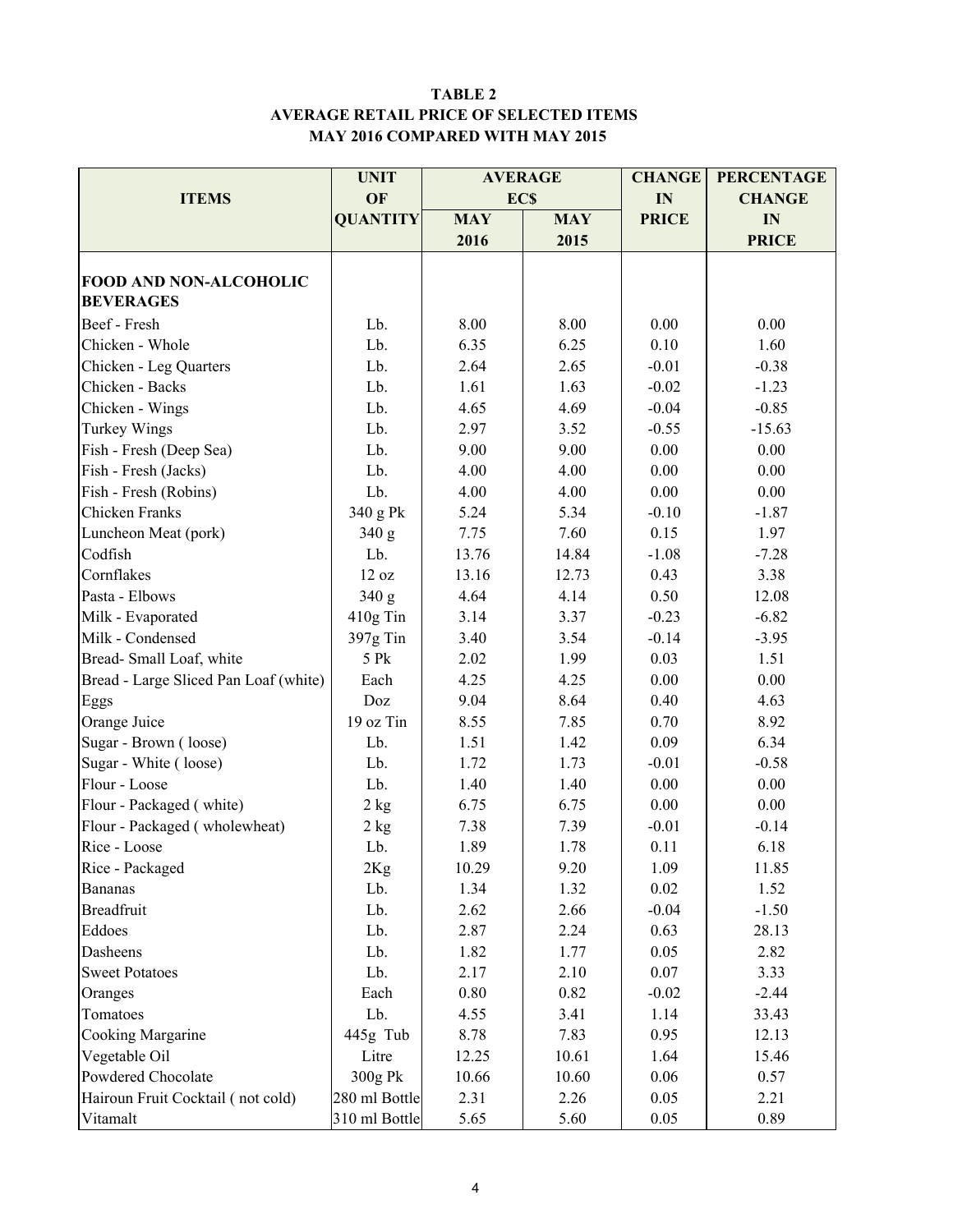#### TABLE 2 Cont'd AVERAGE RETAIL PRICE OF SELECTED ITEMS MAY 2016 COMPARED WITH MAY 2015

|                                                     | <b>UNIT</b>            |                 | <b>AVERAGE PRICE</b> | <b>CHANGE</b> | <b>PERCENTAGE</b> |  |
|-----------------------------------------------------|------------------------|-----------------|----------------------|---------------|-------------------|--|
| <b>ITEMS</b>                                        | OF                     |                 | <b>ECS</b>           | IN            | <b>CHANGE</b>     |  |
|                                                     | <b>QUANTITY</b>        | <b>MAY</b>      | <b>MAY</b>           | <b>PRICE</b>  | IN                |  |
|                                                     |                        | 2016            | 2015                 |               | <b>PRICE</b>      |  |
|                                                     |                        |                 |                      |               |                   |  |
| <b>ALCOHOLIC BEVERAGES, TOBACCO</b>                 |                        |                 |                      |               |                   |  |
| <b>&amp; NARCOTICS</b>                              |                        |                 |                      |               |                   |  |
| Rum - Local (White)                                 | 750 ml Bot.            | 29.02           | 29.02                | 0.00          | 0.00              |  |
| Beer - Local                                        | 280 ml Bot.            | 4.61            | 4.48                 | 0.13          | 2.90              |  |
| Cigarettes                                          | Pkt. $(10)$            | 3.88            | 3.64                 | 0.24          | 6.59              |  |
| Table wine (local)                                  | 26 oz Bot.             | 18.96           | 18.70                | 0.26          | 1.39              |  |
| <b>CLOTHING &amp; FOOTWEAR</b>                      |                        |                 |                      |               |                   |  |
| Textile material - Terelyne                         | Yd.                    | 47.95           | 47.95                | 0.00          | 0.00              |  |
| Textile material - Linen                            | Yd.                    | 17.95           | 17.95                | 0.00          | 0.00              |  |
| Men's Shirts - Long Sleeve                          | Each                   | 69.95           | 69.95                | 0.00          | 0.00              |  |
| Men's Jeans (long) - size 30                        | Each                   | 49.95           | 39.95                | 10.00         | 25.03             |  |
| Men's Shoes -Formal                                 | Pair                   | 79.79           | 79.95                | $-0.16$       | $-0.20$           |  |
| Women's Shoes - Formal                              | Pair                   | 89.77           | 110.00               | $-20.23$      | $-18.39$          |  |
| Women's 2Pc Skirtsuit (polyester) large             | Each                   | 100.00          | 100.00               | 0.00          | 0.00              |  |
| Women's Blouse (cotton/Spandex)                     | Each                   | 29.95           | 25.00                | 4.95          | 19.80             |  |
| HOUSING, WATER, ELECTRICITY                         |                        |                 |                      |               |                   |  |
| <b>GAS AND OTHER FUELS</b>                          |                        |                 |                      |               |                   |  |
| Rent:                                               |                        |                 |                      |               |                   |  |
| Unfurnished House -2 Bedrooms                       | Month                  | 567.86          | 546.43               | 21.43         | 3.92              |  |
| Unfurnished House -3 Bedrooms                       | Month                  | 612.50          | 612.50               | 0.00          | 0.00              |  |
| Furnished Apartment - 2 Bedrooms                    | Month                  | 791.67          | 791.67               | 0.00          | 0.00              |  |
|                                                     | 94 Lbs                 | 24.90           | 24.90                | 0.00          | 0.00              |  |
| Cement - Portland (grey)<br>Galvanise Sheets 10 ft. |                        |                 | 86.38                |               |                   |  |
| Oil Paint                                           | Length<br>Gallon       | 86.62<br>105.00 | 105.00               | 0.24          | 0.28              |  |
|                                                     |                        |                 |                      | 0.00          | 0.00              |  |
| Lumber -Dressed Treated Yellow Pine (1x12x12)       | Length<br>5000 Gallons | 67.81           | 68.08                | $-0.27$       | $-0.40$           |  |
| Water - Consumption Charge                          |                        | 37.50           | 37.50                | 0.00          | 0.00              |  |
| Kerosene                                            | One month              | 8.33            | 12.40                | $-4.07$       | $-32.82$          |  |
| Charcoal                                            | Sack                   | 40.00           | 40.00                | 0.00          | 0.00              |  |
| <b>Cooking Gas</b>                                  | 20 Lb. Cyl.            | 31.25           | 31.25                | 0.00          | 0.00              |  |
| <b>Electricity Consumption Charge</b>               | <b>140 KWH</b>         | 101.53          | 115.14               | $-13.61$      | $-11.82$          |  |
| <b>FURNISHING, HOUSEHOLD</b>                        |                        |                 |                      |               |                   |  |
| <b>EQUIPMENT AND HOUSEHOLD</b>                      |                        |                 |                      |               |                   |  |
| <b>MAINTENANCE</b>                                  |                        |                 |                      |               |                   |  |
| Bed - Cherry 54"x75"                                | Each                   | 1,162.50        | 1,162.50             | 0.00          | 0.00              |  |
| Double size sheets - coloured/cotton                | Each                   | 125.00          | 88.80                | 36.20         | 40.77             |  |
| Frying Pan - 12" - non-stick                        | Each                   | 52.76           | 52.76                | 0.00          | 0.00              |  |
| Laundry Soap                                        | Each                   | 1.18            | 1.17                 | 0.01          | 0.85              |  |
| Electrical Bulb - 60W                               | Each                   | 6.33            | 5.94                 | 0.39          | 6.57              |  |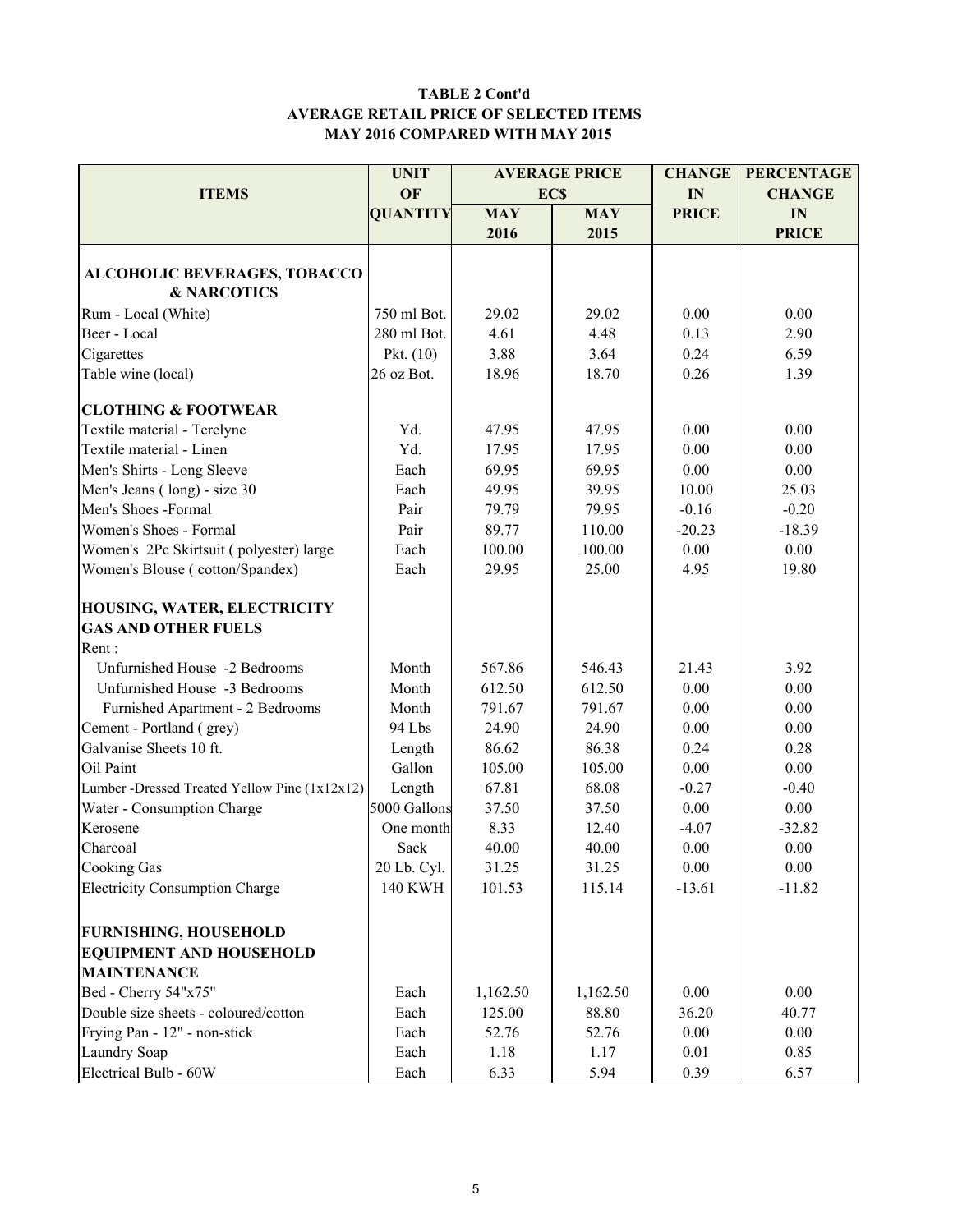#### TABLE 2 Cont'd AVERAGE RETAIL PRICE OF SELECTED ITEMS MAY 2016 COMPARED WITH MAY 2015

|                                                  | <b>UNIT</b>     |            | <b>AVERAGE PRICE</b> | <b>CHANGE</b> | <b>PERCENTAGE</b> |
|--------------------------------------------------|-----------------|------------|----------------------|---------------|-------------------|
| <b>ITEMS</b>                                     | OF              | <b>ECS</b> |                      | IN            | <b>CHANGE</b>     |
|                                                  | <b>QUANTITY</b> | <b>MAY</b> | <b>MAY</b>           | <b>PRICE</b>  | IN                |
|                                                  |                 | 2016       | 2015                 |               | <b>PRICE</b>      |
|                                                  |                 |            |                      |               |                   |
| <b>HEALTH</b>                                    |                 |            |                      |               |                   |
| Doctor's Fee - Gynaecologist                     | Visit           | 60.00      | 60.00                | 0.00          | 60.00             |
| Eye Care                                         | Test            | 100.00     | 100.00               | 0.00          | 100.00            |
| Hospitalisation (Private Ward)                   | Day             | 75.00      | 75.00                | 0.00          | 75.00             |
| Drug for Hypertension                            | Month supply    | 3.50       | 3.50                 | 0.00          | 3.50              |
| Drug for Diabetes                                | Month supply    | 12.57      | 13.16                | $-0.59$       | 13.75             |
| Cough, Cold Preparation                          | 125 ml.         | 15.42      | 15.58                | $-0.16$       | 15.74             |
| Dental Care                                      | Visit           | 123.33     | 123.33               | 0.00          | 123.33            |
| Chest X-ray                                      | Test            | 120.00     | 120.00               | 0.00          | 120.00            |
| <b>TRANSPORT</b>                                 |                 |            |                      |               |                   |
| Petrol - Unleaded                                | Gallon          | 10.30      | 11.45                | $-1.15$       | $-10.04$          |
| Vehicle License (car) - not exd. 2000 lbs        | Year            | 590.00     | 470.00               | 120.00        | 25.53             |
| Bus Fare - Mesopotamia                           | One Way         | 3.00       | 3.00                 | 0.00          | 0.00              |
| Boat Fare - Bequia                               | One Way         | 25.00      | 25.00                | 0.00          | 0.00              |
| <b>COMMUNICATION</b>                             |                 |            |                      |               |                   |
| Telephone Service - rental of line-domestic      | Month           | 23.46      | 23.46                | 0.00          | 0.00              |
| Telephone - Consumption Charge                   | 226 Units       | 18.08      | 18.08                | 0.00          | 0.00              |
| <b>Internet Charge</b>                           | Month           | 101.70     | 101.70               | 0.00          | 0.00              |
| Fixed Line Domestic Rate - peak                  | Minute          | 0.08       | 0.08                 | 0.00          | 0.00              |
| Mobile to Mobile - domestic                      | Minute          | 0.83       | 0.80                 | 0.03          | 3.75              |
|                                                  |                 |            |                      |               |                   |
| <b>RECREATION AND CULTURE</b>                    |                 |            |                      |               |                   |
| Television 26 " Flat panel                       | Each            | 1,982.20   | 1,999.00             | $-16.80$      | $-0.84$           |
| Cable TV Basic Charge                            | Month           | 74.75      | 74.75                | $0.00\,$      | $0.00\,$          |
| Laptop Computer -13.3 " screen 2 GB              | Each            | 3,800.04   | 3,832.24             | $-32.20$      | $-0.84$           |
| Desktop Computer - 14" Monitor 3 GB<br>One month |                 | 2,054.04   | 2,071.45             | $-17.41$      | $-0.84$           |
| Car Remote Control                               | Each            | 250.00     | 250.00               | 0.00          | 0.00              |
| Dog Food (Canned)                                | $374$ g Tin     | 3.52       | 3.32                 | 0.20          | 6.02              |
| Dance Admission to Night Club                    | Per Person      | 20.00      | 20.00                | 0.00          | 0.00              |
| Carnival costume and Band Fees (Adult)           | Each            | 275.00     | 275.00               | 0.00          | 0.00              |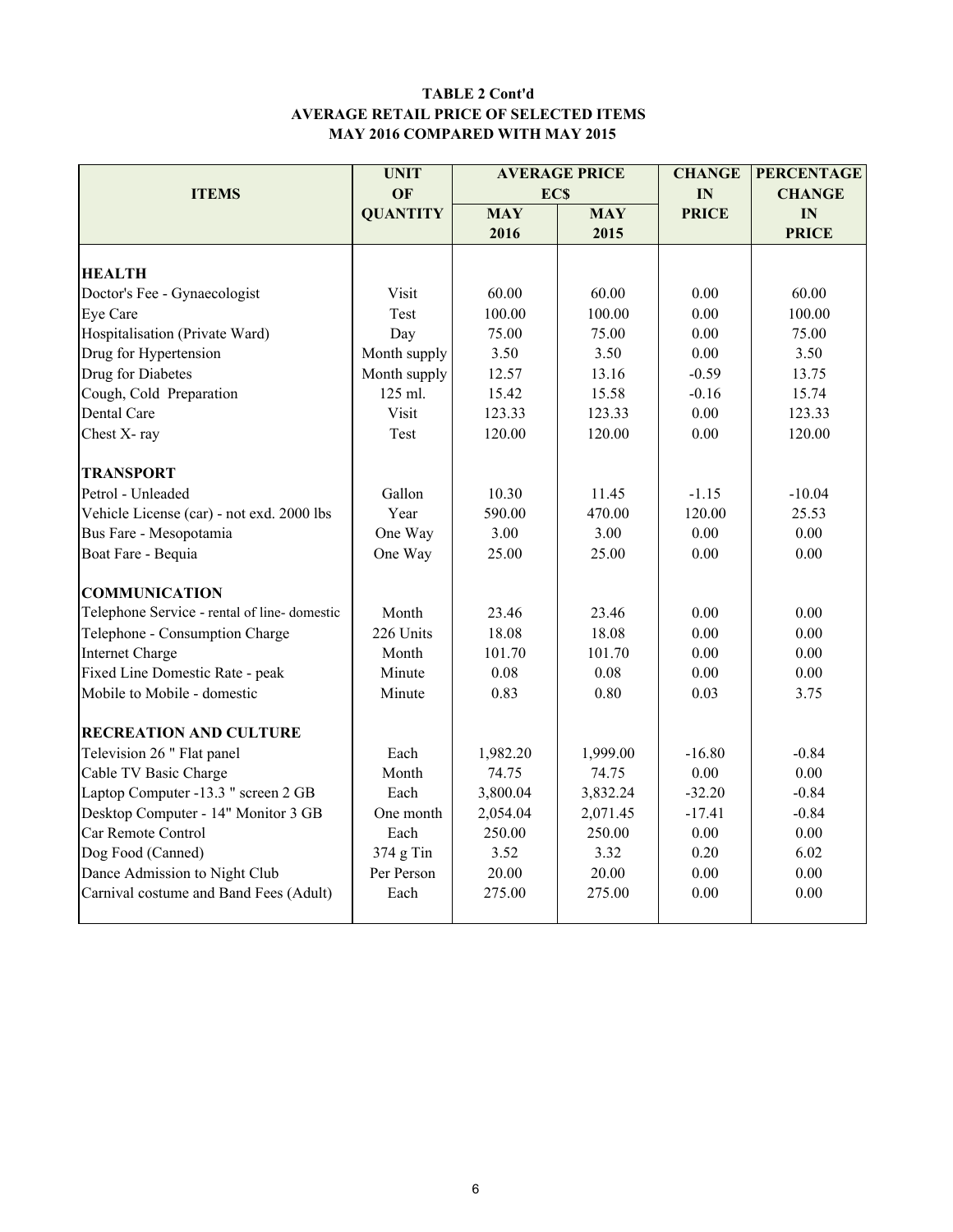#### TABLE 2 Cont'd AVERAGE RETAIL PRICE OF SELECTED ITEMS MAY 2016 COMPARED WITH MAY 2015

|                                     | <b>UNIT</b>      |              | <b>AVERAGE PRICE</b> | <b>CHANGE</b> | <b>PERCENTAGE</b> |  |
|-------------------------------------|------------------|--------------|----------------------|---------------|-------------------|--|
| <b>ITEMS</b>                        | OF               |              | <b>ECS</b>           | IN            | <b>CHANGE</b>     |  |
|                                     | <b>QUANTITY</b>  | <b>MAY</b>   | <b>MAY</b>           | <b>PRICE</b>  | IN                |  |
|                                     |                  | 2016         | 2015                 |               | <b>PRICE</b>      |  |
|                                     |                  |              |                      |               |                   |  |
| <b>EDUCATION</b>                    |                  |              |                      |               |                   |  |
| Pre-Primary - Private               | Month            | 205.00       | 205.00               | 0.00          | 0.00              |  |
| Primary School Fee - Private        | Term             | 825.00       | 650.00               | 175.00        | 26.92             |  |
| Secondary School Fee - Private      | Term             | 100.00       | 100.00               | 0.00          | 0.00              |  |
| Newspaper-Local                     | Each             | 1.50         | 1.50                 | 0.00          | 0.00              |  |
| Exercise Book - Primary - 24 leaves | Each             | 0.78         | 0.85                 | $-0.07$       | $-8.24$           |  |
| <b>Lead Pencils</b>                 | Each             | 0.82         | 0.92                 | $-0.10$       | $-10.87$          |  |
| Mathematics Textbook - From 4       | Each             | 79.72        | 80.16                | $-0.44$       | $-0.55$           |  |
| Tuition for local evening classes   | Per Subject      | 100.00       | 100.00               | 0.00          | 0.00              |  |
| <b>RESTAURANTS AND HOTELS</b>       |                  |              |                      |               |                   |  |
| Chicken Lunch - regular             | Each             | 13.86        | 13.86                | 0.00          | 0.00              |  |
| Fish Lunch - regular                | Each             | 13.86        | 15.10                | $-1.24$       | $-8.21$           |  |
| Fast Food - 2 Pc Chicken and Fries  | Each             | 16.85        | 16.85                | 0.00          | 0.00              |  |
| <b>MISCELLANEOUS GOODS</b>          |                  |              |                      |               |                   |  |
| <b>AND SERVICES</b>                 |                  |              |                      |               |                   |  |
| Toilet Soap                         | 125g             | 3.51         | 3.48                 | 0.03          | 0.86              |  |
| Toothpaste                          | 130g Tube        | 9.13<br>9.05 |                      | 0.08          | 0.88              |  |
| Men's Haircut                       | Visit            | 10.00        | 10.00                | 0.00          | 0.00              |  |
| Women's Hairdressing (Relaxer)      | Visit            | 64.81        | 64.81                | 0.00          | 0.00              |  |
| Disposable Diapers (medium)         | 10 per Pk.       | 12.83        | 12.73                | 0.10          | 0.78              |  |
| Health Insurance - Group (family)   | $\geq$ 3 Persons | 307.00       | 307.00               | 0.00          | 0.00              |  |
| Legal Expenses (Affidavit)          | Fee              | 250.00       | 250.00               | 0.00          | 0.00              |  |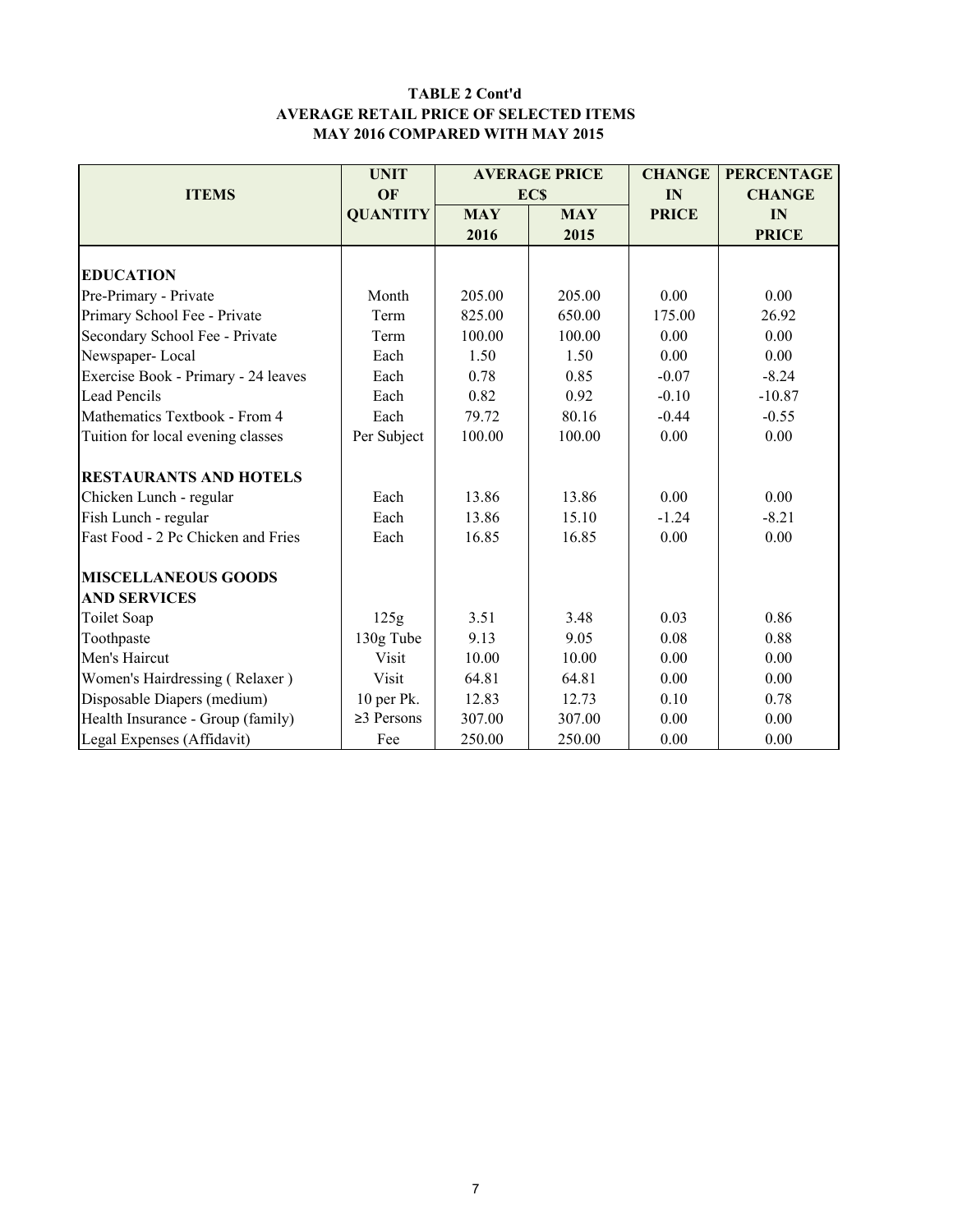#### TABLE 3 THE CONSUMER PRICE INDEX BY MAIN GROUPS JANUARY 2010 = 100

|     | <b>GROUPS</b>                                                            | <b>WEIGHT</b> | <b>APRIL</b> | <b>MAY</b> | <b>MAY</b> | PERCENTAGE CHANGE<br><b>OVER PREVIOUS:</b> |                           |  |
|-----|--------------------------------------------------------------------------|---------------|--------------|------------|------------|--------------------------------------------|---------------------------|--|
|     |                                                                          |               | 2016         | 2016       | 2015       | <b>MONTH</b><br><b>APRIL</b>               | <b>YEAR</b><br><b>MAY</b> |  |
|     | 01. Food and Non-Alcoholic Beverages                                     | 21.91         | 109.4        | 111.0      | 110.3      | 1.5                                        | 0.6                       |  |
| 02. | Alcoholic Beverages, Tobacco & Narcotics                                 | 3.87          | 112.7        | 113.0      | 109.5      | 0.3                                        | 3.2                       |  |
|     | 03. Clothing and Footwear                                                | 3.22          | 104.8        | 105.1      | 102.8      | 0.3                                        | 2.2                       |  |
|     | 04. Housing, Water, Electricity, Gas and other<br>Fuels                  | 30.06         | 97.7         | 97.7       | 99.5       | 0.0                                        | $-1.8$                    |  |
|     | 05. Furnishings, Household Equipment and<br><b>Household Maintenance</b> | 6.59          | 102.5        | 102.8      | 101.8      | 0.3                                        | 1.0                       |  |
|     | 06. Health                                                               | 1.79          | 107.8        | 107.8      | 105.0      | 0.0                                        | 2.7                       |  |
| 07. | Transport                                                                | 11.84         | 114.5        | 118.7      | 120.4      | 3.7                                        | $-1.4$                    |  |
|     | 08. Communication                                                        | 9.41          | 103.5        | 103.5      | 100.8      | 0.0                                        | 2.7                       |  |
|     | 09. Recreation and Culture                                               | 3.81          | 103.3        | 103.0      | 102.4      | $-0.3$                                     | 0.6                       |  |
| 10. | Education                                                                | 1.32          | 108.5        | 108.5      | 109.0      | 0.0                                        | $-0.5$                    |  |
|     | 11. Restaurants and Hotels                                               | 1.87          | 102.4        | 102.4      | 103.2      | 0.0                                        | $-0.8$                    |  |
| 12. | Miscellaneous Goods and Services                                         | 4.31          | 101.3        | 101.4      | 101.0      | 0.1                                        | 0.4                       |  |
|     | <b>ALL ITEMS</b>                                                         | 100.00        | 104.5        | 105.3      | 105.4      | 0.8                                        | $-0.1$                    |  |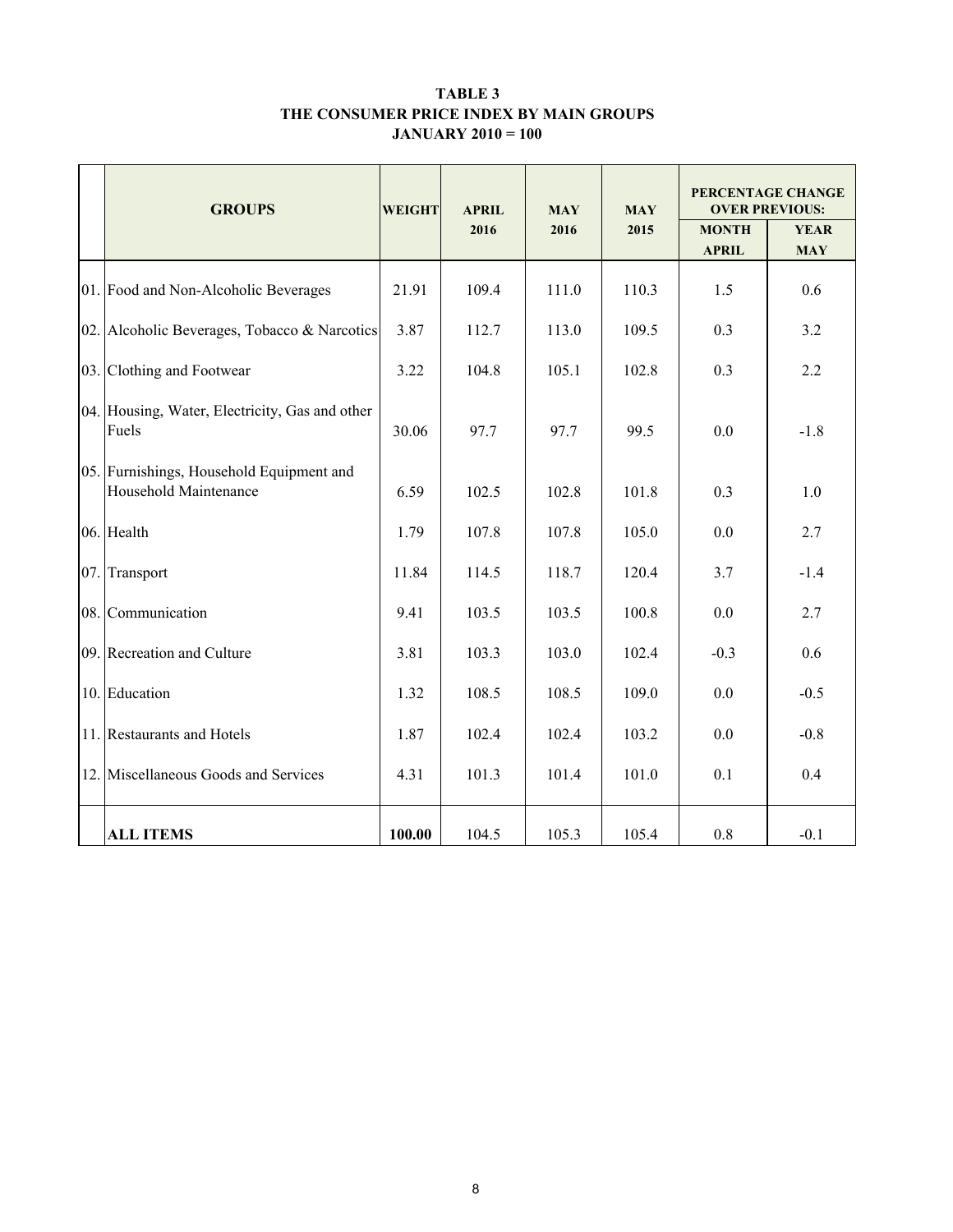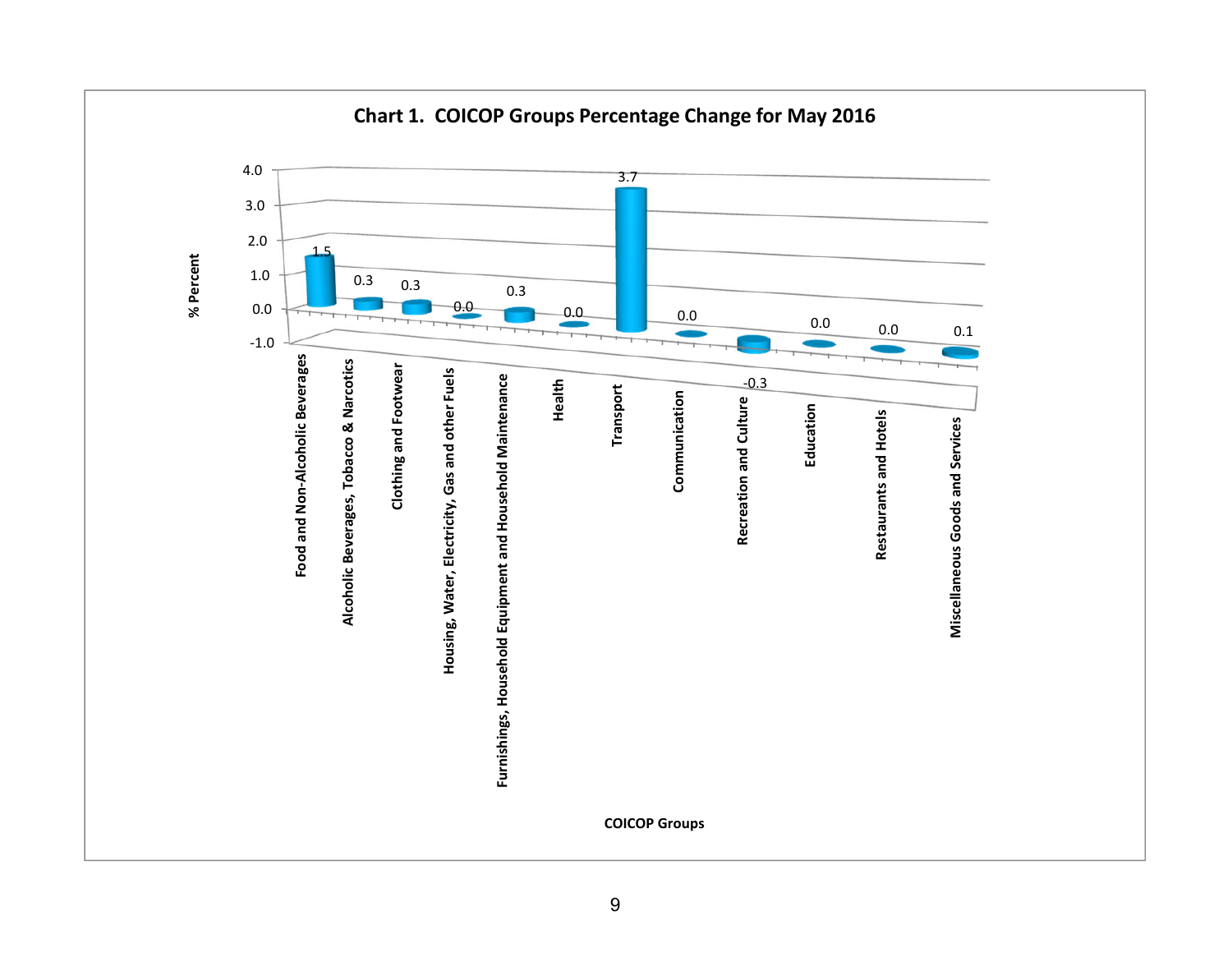#### CONTRIBUTION TO CHANGE TABLE 4 THE CONSUMER PRICE INDEX BY MAIN GROUPSJANUARY 2010 = 100

|     |                                                               |               |              |            |            | <b>Cost Weight</b> |            | <b>Change</b> in | <b>Contribution</b> |
|-----|---------------------------------------------------------------|---------------|--------------|------------|------------|--------------------|------------|------------------|---------------------|
|     | <b>GROUPS</b>                                                 | <b>WEIGHT</b> | <b>APRIL</b> | <b>MAY</b> | Percentage | <b>APRIL</b>       | <b>MAY</b> | Cost             | to                  |
|     |                                                               |               | 2016         | 2016       | Change     | 2016               | 2016       | Weight           | Change              |
|     |                                                               |               |              |            |            |                    |            |                  | $\frac{0}{0}$       |
|     | 1. Food and Non-Alcoholic Beverages                           | 21.91         | 109.4        | 111.0      | 1.5        | 2,396.95           | 2,432.01   | 35.1             | 43.8                |
| 2.  | Alcoholic Beverages, Tobacco & Narcotics                      | 3.87          | 112.7        | 113.0      | 0.3        | 436.15             | 437.31     | 1.2              | 1.5                 |
| 3.  | Clothing and Footwear                                         | 3.22          | 104.8        | 105.1      | 0.3        | 337.46             | 338.42     | $1.0\,$          | 1.2                 |
| 4.  | Housing, Water, Electricity, Gas and other<br>Fuels           | 30.06         | 97.7         | 97.7       | $0.0\,$    | 2,936.86           | 2,936.86   | $0.0\,$          | $0.0\,$             |
| 5.  | Furnishings, Household Equipment and<br>Household Maintenance | 6.59          | 102.5        | 102.8      | 0.3        | 675.48             | 677.45     | 2.0              | 2.5                 |
| 6.  | Health                                                        | 1.79          | 107.8        | 107.8      | $0.0\,$    | 192.96             | 192.96     | $0.0\,$          | 0.0                 |
| 7.  | Transport                                                     | 11.84         | 114.5        | 118.7      | 3.7        | 1,355.68           | 1,405.41   | 49.7             | 62.2                |
| 8.  | Communication                                                 | 9.41          | 103.5        | 103.5      | $0.0\,$    | 973.94             | 973.94     | $0.0\,$          | $0.0\,$             |
| 9.  | Recreation and Culture                                        | 3.81          | 103.3        | 103.0      | $-0.3$     | 393.57             | 392.43     | $-1.1$           | $-1.4$              |
|     | 10. Education                                                 | 1.32          | 108.5        | 108.5      | $0.0\,$    | 143.22             | 143.22     | 0.0              | 0.0                 |
|     | 11. Restaurants and Hotels                                    | 1.87          | 102.4        | 102.4      | $0.0\,$    | 191.49             | 191.49     | 0.0              | $0.0\,$             |
| 12. | Miscellaneous Goods and Services                              | 4.31          | 101.3        | 101.4      | 0.1        | 436.60             | 437.03     | 0.4              | 0.5                 |
|     | <b>ALL ITEMS</b>                                              | 100.00        | 104.5        | 105.3      | $0.8\,$    | 10,450.00          | 10,530.00  | 80.0             | 100.0               |